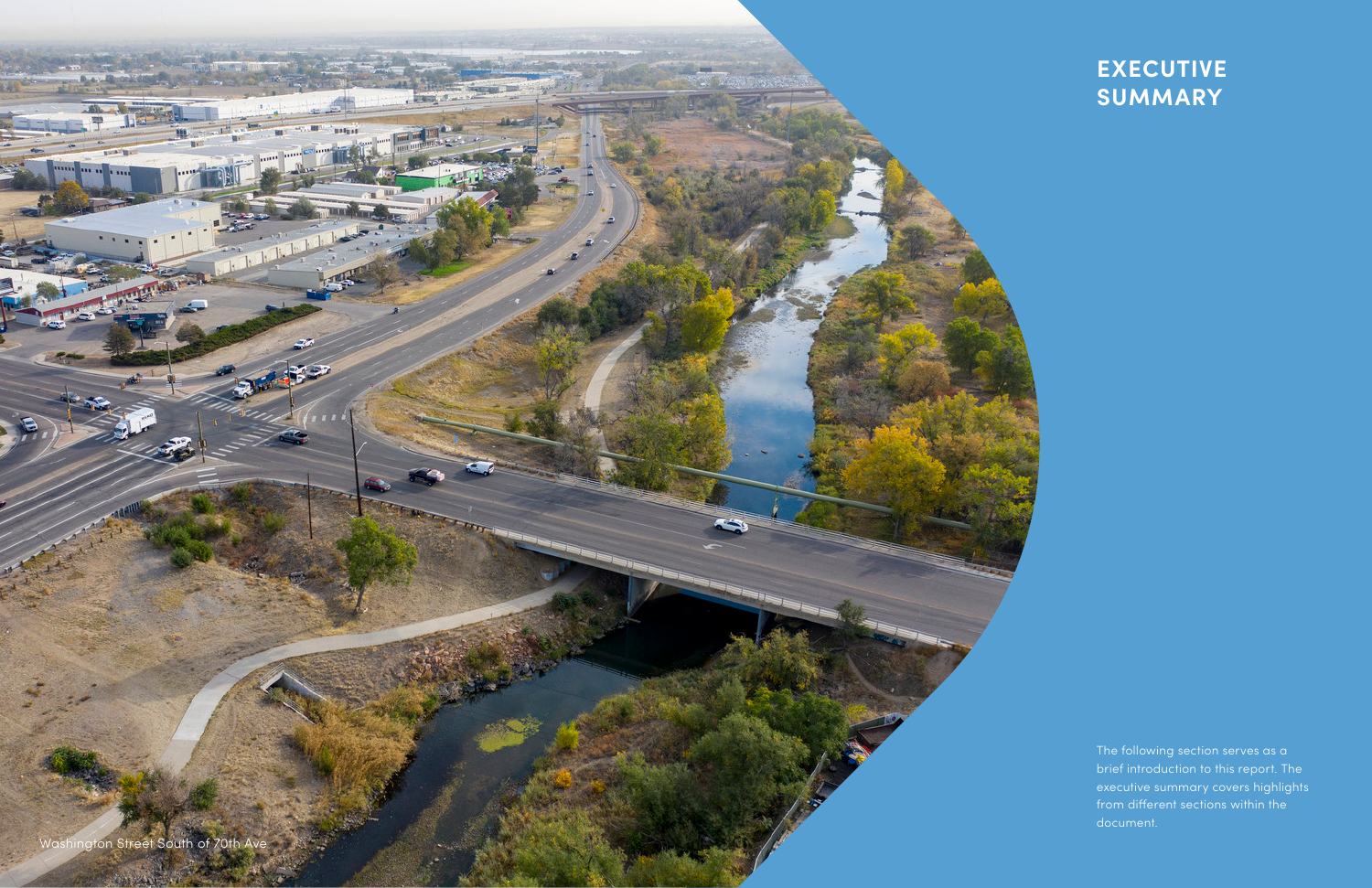## EXECUTIVE SUMMARY

After nearly ten years, Adams County is embarking on an ambitious plan to update three pivotal longrange documents through the Advancing Adams effort including the Comprehensive Plan, Transportation Master Plan (TMP) and the Parks, Open Space and Trails Master Plan (POST). Completed in coordination with the Advancing Adams planning teams, County staff, community and stakeholders, as well as previous planning efforts, this Existing Conditions Report represents the first step in laying the groundwork for the Adams County Comprehensive Plan update.

## WHAT IS A COMPREHENSIVE PLAN?

The Adams County Comprehensive Plan is a long-range plan that considers the next 20 years. The

The Existing Conditions Report effectively concludes Phase One of the planning process as it provides a foundational understanding of the County and serves as an effective launch point into Phase Two, when the Comprehensive Plan is formally crafted in terms of a visionary and operational document. The Comprehensive Plan will guide growth and the future of the County in terms of policies, recommendations, programs, projects and implementation information.

The Comprehensive Plan Existing Conditions Report captures information and preliminary analysis in four main areas including:

- **• Plan Overview** an introductory section that describes the plan purpose, plan values, planning process and a foundational understanding of the County's demographics and growth projections;
- **• Taking a Look at Adams County** – a topical investigation of Adams County considering five main themes including Community and Housing, Natural Environment, Built Environment and Connections, Economic Development and Cultural Heritage;
- **• Five Strategic Corridors** a section devoted to an existing conditions assessment of five corridors, including Federal Boulevard, Pecos Street, Washington Street, East 104th Avenue and East 120th Avenue from a land use perspective;
- **• Looking Forward** this final section provides an overview of work that will be completed in Phase Two of the planning process and introduces land use frameworks such as the 20-Minute

Community and the Adams County Transect.

# WHAT ARE THE KEY TAKEAWAYS?

Adams County has a rich history and is embarking on a Comprehensive Planning effort at a critical time. Demographics are changing, housing opportunities are continuing to tighten, and climate change is impacting the community. There are also significant opportunities to move forward toward the County's vision to be the "most inclusive county in the Country." Some of the key existing conditions that are outlined in this Report will provide the basis for the next steps in the Comprehensive Plan including:

## **COMMUNITY AND HOUSING**

# ADVANCING ADAMS PLANNING FOR A SHARED FUTURE

• The Adams County population is expected to increase by 220,000 people by 2040, maintaining an

Plan provides overarching guidance for the future of a community in terms of population growth, land use patterns, conservation and economic considerations. Developed in partnership with the community at-large, the Comprehensive Plan captures the vision of the people and outlines policies, programs and projects that will move the County toward their shared goals.

## WHY AN EXISTING CONDITIONS REPORT?

The Existing Conditions Report provides information that reflects a snapshot in time in Adams County. The report reviews key demographics, employment and job information, environmental and sustainability considerations, and information about current land uses and the built environment.

**Figure 1:** Advancing Adams Planning for a Shared Future

## **A FOCUS ON UNINCORPORATED ADAMS COUNTY**

Existing conditions reports often consider and illustrate conditions surrounding municipalities and counties. This Existing Conditions Report document and the Phase 2 Comprehensive Plan are intended to focus on the unincorporated areas of Adams County and not intended to provide direction for municipalities.